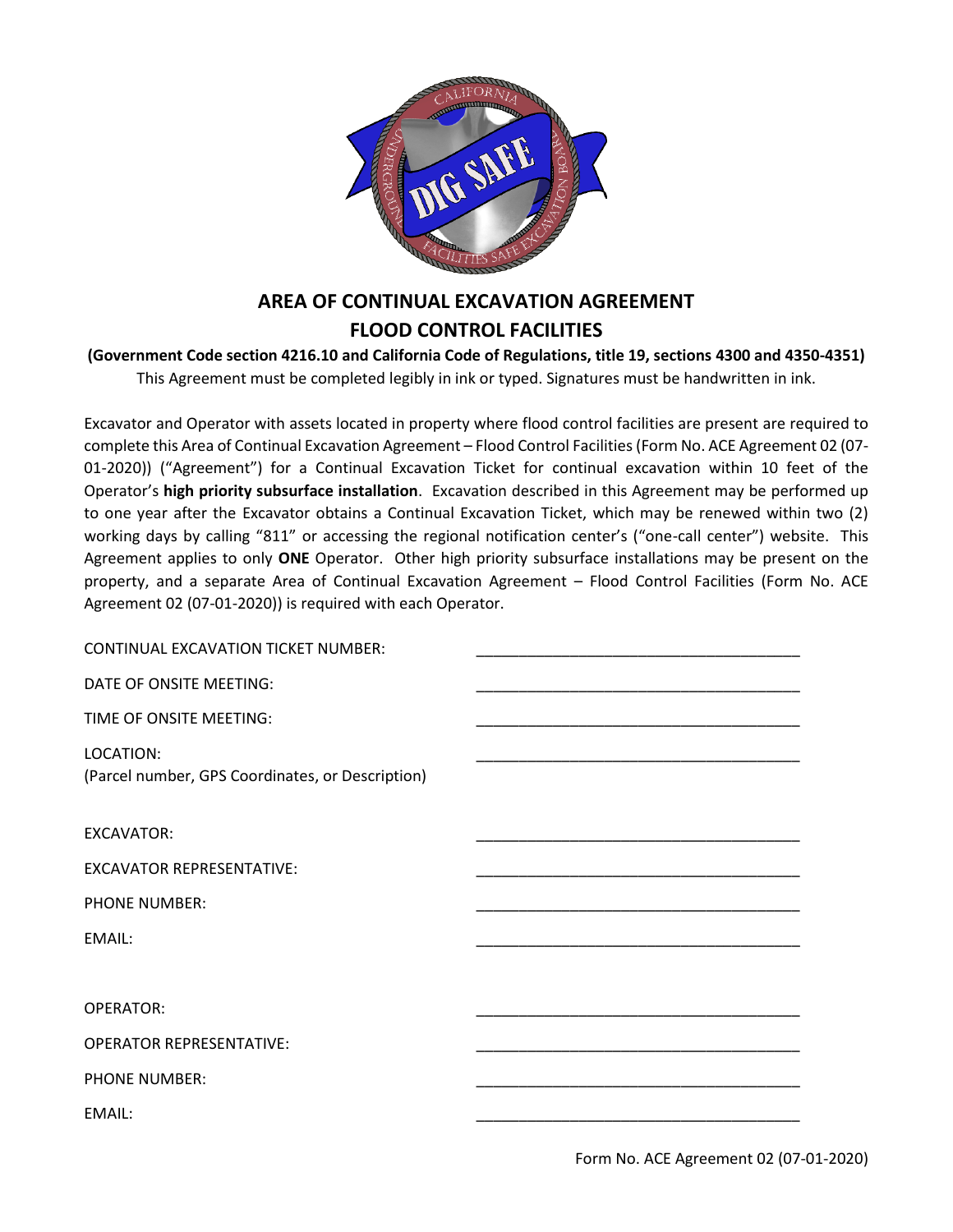### **HIGH PRIORITY SUBSURFACE INSTALLATION DESCRIPTION:**

Size, Materials, Operating Pressures, etc.

# **HIGH PRIORITY SUBSURFACE INSTALLATION LOCATION:**

Operator must provide information to assist in verifying the location of the high priority subsurface installation.

## **FLOOD CONTROL FACILITIES EXCAVATION DESCRIPTION:**

Describe all activities involving excavation that may be conducted within 25 feet of each side of the high priority subsurface installation, including method, tools and equipment, depth of excavation, subcontractors (if any), etc.